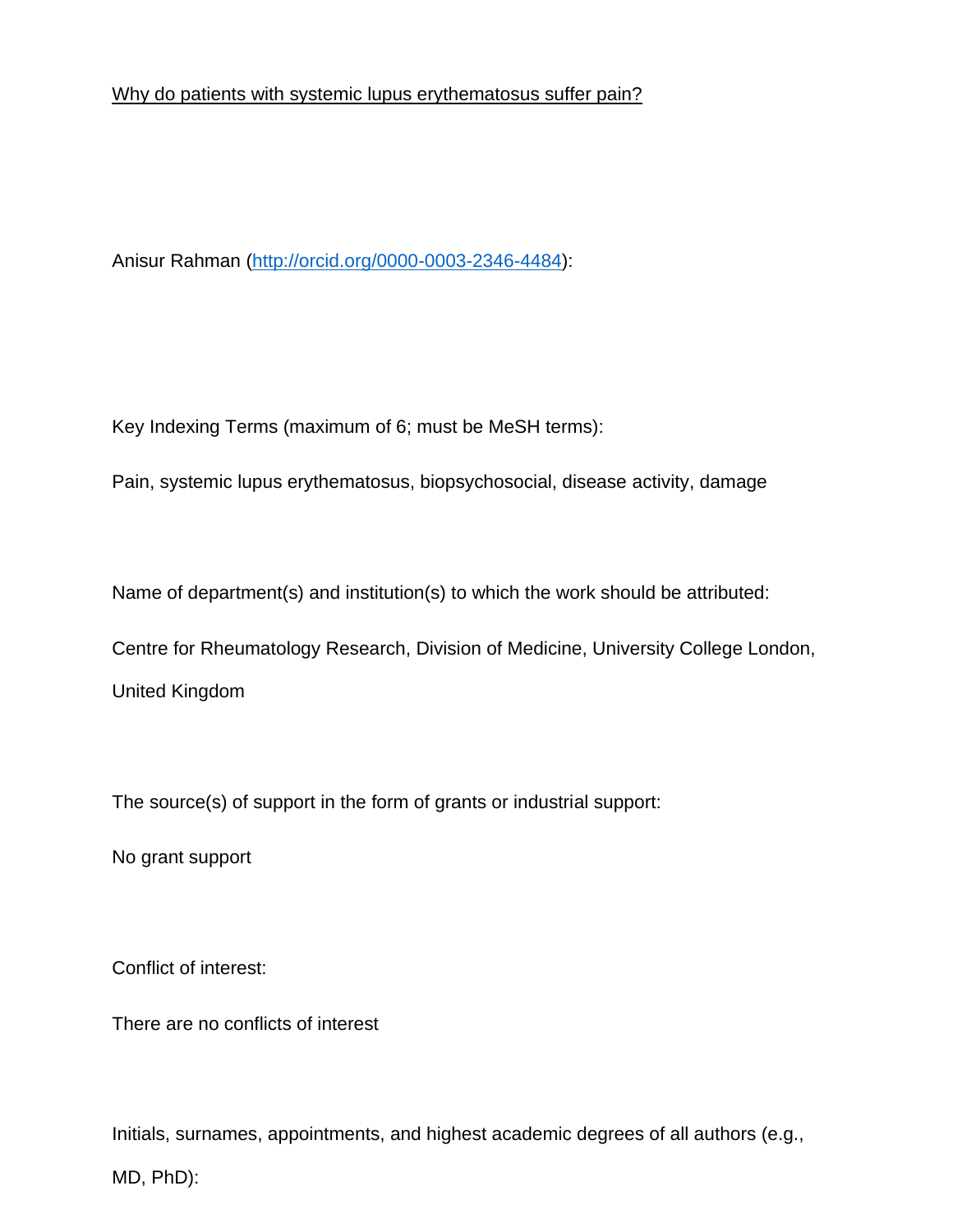Anisur Rahman PhD FRCP

Name, address, and e-mail of author responsible for correspondence:

Anisur Rahman PhD FRCP

Professor of Rheumatology

Centre for Rheumatology Research

Room 412, Rayne Building

5 University Street

London WC1E 6JF

United Kingdom

anisur.rahman@ucl.ac.uk

Short running head (maximum of 4 words):

Why pain in lupus?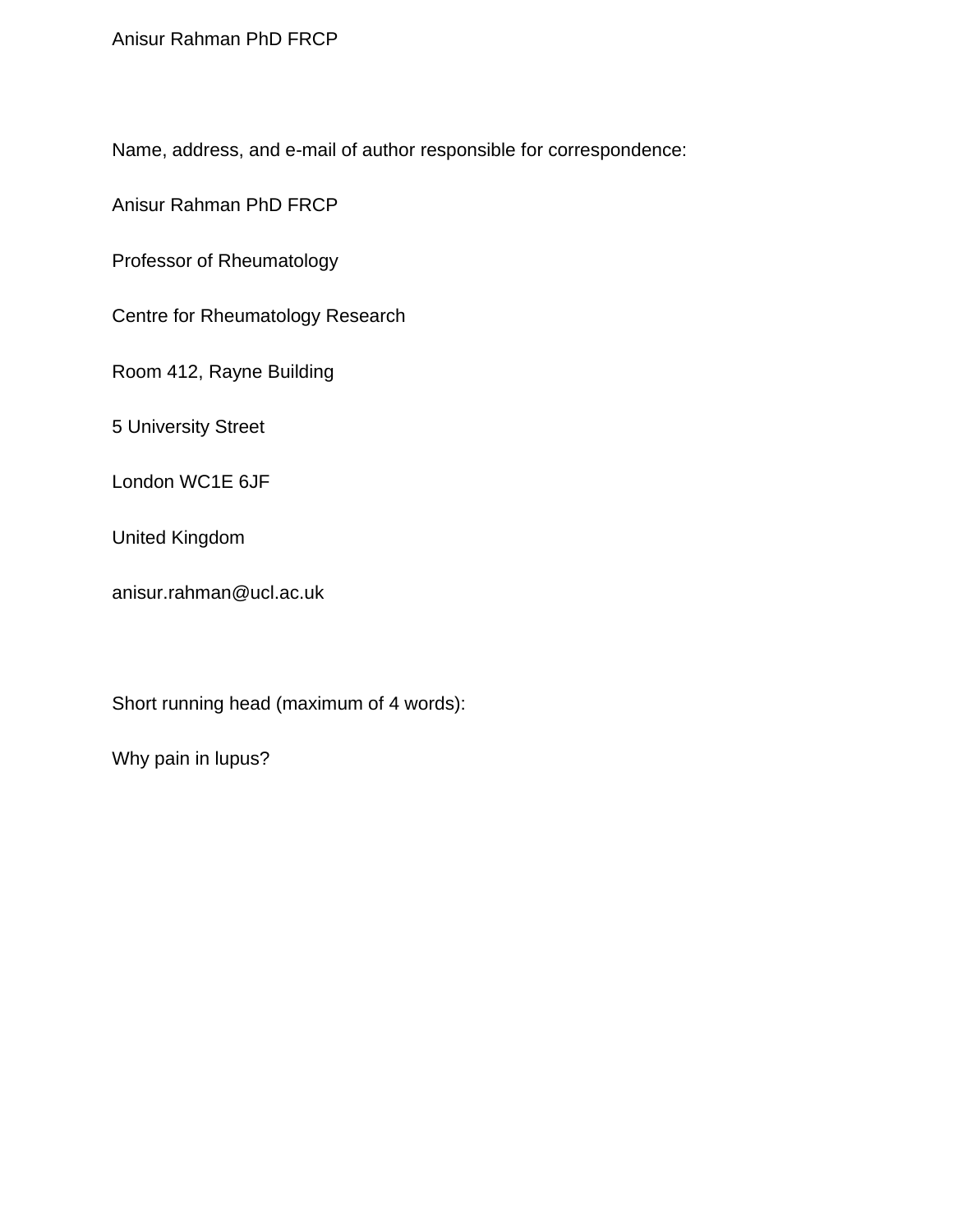Systemic lupus erythematosus (SLE) is a systemic autoimmune disease with a prevalence of approximately 1 in 1000(1). It occurs 9 times more commonly in women than men and is more common in some ethnic groups, notably in people of African/Caribbean ethnicity. SLE can affect any organ or tissue in the body and patients therefore suffer a wide range of symptoms. However, pain is one of the most frequent and most troublesome symptoms in patients with this disease(2). To some extent, pain in SLE can be ascribed to localised inflammation of particular organs; for example joint inflammation, pleurisy or pericarditis. Much of the pain in patients with lupus, however, is more generalised than this. That type of chronic generalised pain is less likely to respond to immunosuppressive treatment targeted to inflammation of specific organs.

In fact, chronic pain is a societal problem. Multiple studies in different countries have shown that the prevalence of chronic pain (often defined as being pain every day for at least three months) is as high as 30%(3, 4), while chronic widespread pain (both sides of the body, above and below the waist and in the spine) is found in 10-11% of the population(3-5). Studies have shown that psychological and social factors play a key role in both onset(6) and persistence of chronic pain in the population(7). This leads to the biopsychosocial model of pain, implying that addressing the biological and physical causes of pain alone will be insufficient to control this symptom and its deleterious effects on quality of life (8).

In patients with SLE, therefore, it is important to investigate how much of the burden of pain is directly related to disease-associated factors and how much is due to generic psychological and social factors. Furthermore, these two types of factor can be linked; a patient suffering from highly active SLE may consequently experience anxiety,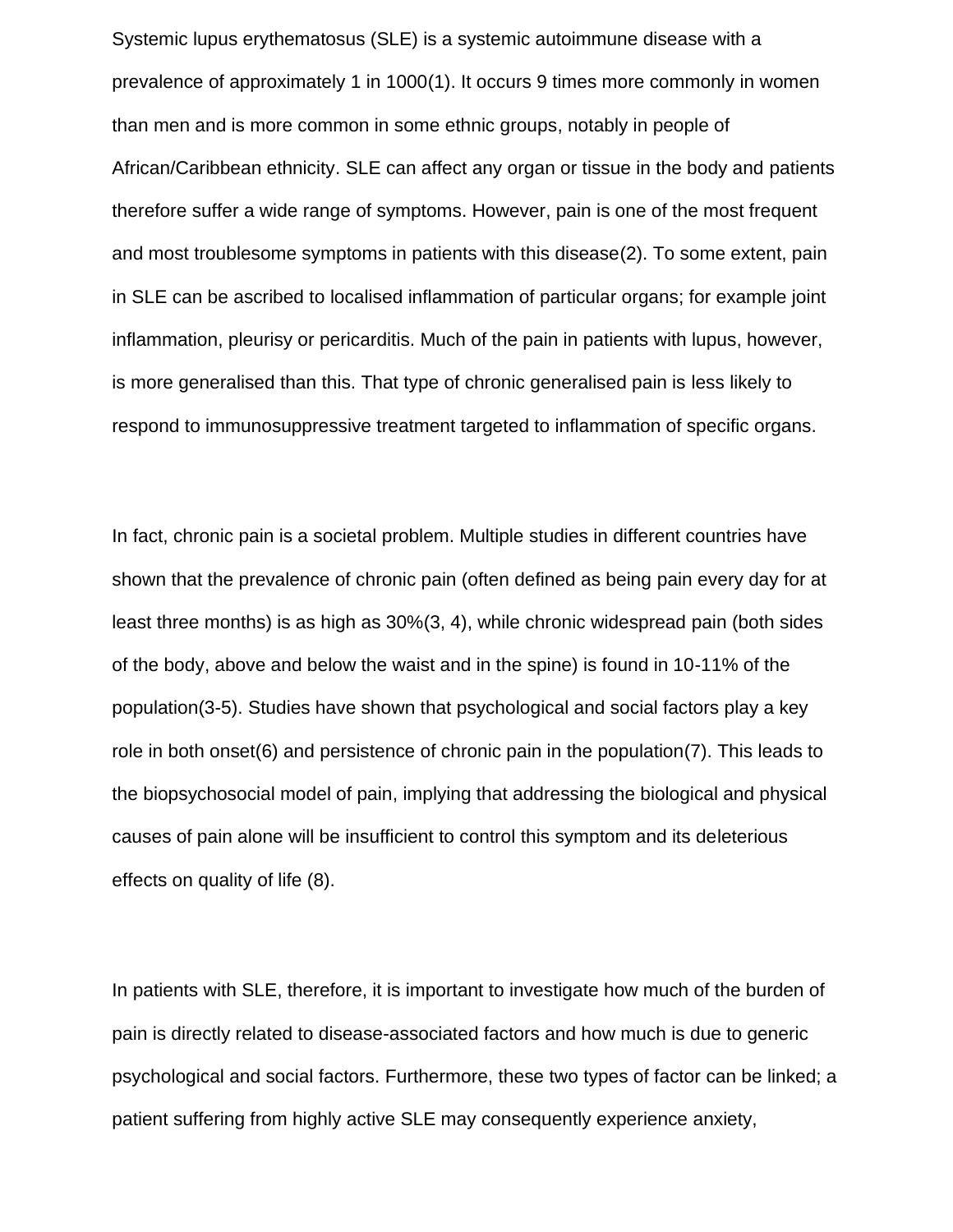depression and difficulties with socioeconomic issues such as employment and personal relationships.

Disease activity and damage are separate facets of SLE, and both could contribute to pain. Activity implies current inflammation, which may be reversible with treatment and is typically quantified using validated disease activity scores such as the Systemic Lupus Disease Activity Index (SLEDAI), Systemic Lupus Activity Measure (SLAM) or the British Isles Lupus Assessment Group (BILAG) index. Damage implies irreversible change due to either the disease or treatment and is measured using the Systemic Lupus International Collaborative Clinics Damage Index (SLICC-DI).

Therefore, in trying to quantify the contribution of damage and activity to the experience of pain in patients with SLE, it is necessary to investigate a sample of patients in whom activity, damage, pain and other potential contributing factors are all measured simultaneously such that a comprehensive statistical analysis can be carried out. A major problem, however, is that while pain research is typically carried out on large samples of subjects using patient-reported questionnaires this approach is not ideally suited for measuring disease activity or damage in patients with SLE. SLEDAI, SLAM, BILAG and SLICC-DI are complex instruments that require face-to-face assessment by a professional as well as laboratory assays. In an attempt to resolve the difficulty of measuring activity by means of patient-reported questionnaires, Karlson *et al* developed the Systemic Lupus Activity Questionnaire (SLAQ)(9). SLAQ is based on SLAM but includes only those elements that can be self-assessed by patients. It has been validated and shown to have reasonable correlation with SLAM assessed at the same time (r= 0.62)(9). Similarly, the Brief Index of Lupus Damage (BILD) is a patient-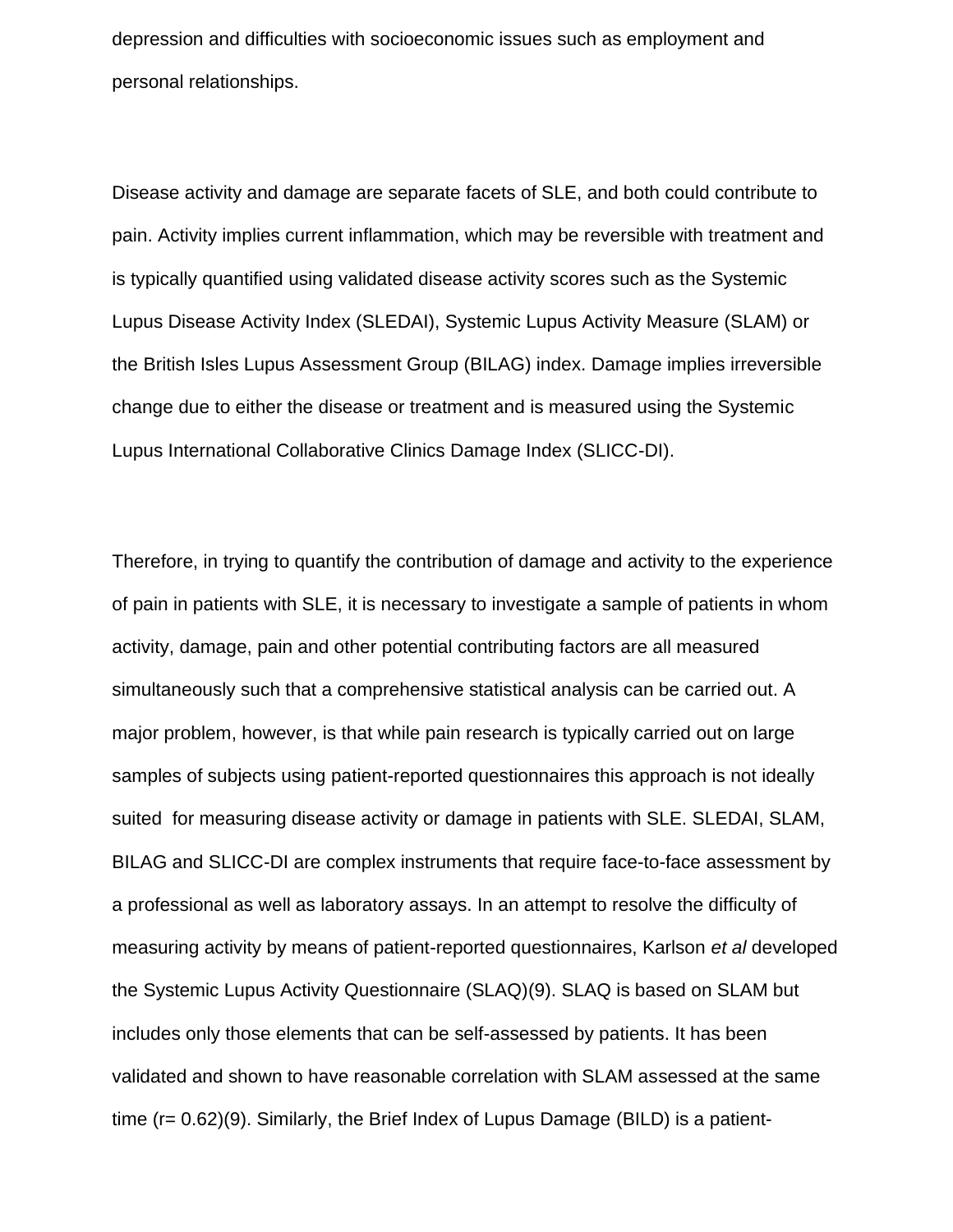reported questionnaire that includes a subset of the elements of SLICC-DI and has been validated(10). R-value for correlation between BILD and SLICC-DI was 0.64(10).

In this issue of the *Journal of Rheumatology*, Falasinnu *et al* report on a cross-sectional analysis of patient-reported data from 766 patients with SLE(11). These patients are members of the Georgians Organized Against Lupus (GOAL) cohort and complete annual research surveys. In these surveys, disease activity and damage were assessed by SLAQ and BILD respectively whereas average pain intensity over the previous 7 days was measured on an ordinal scale from 0-10 and pain interference with daily activities was measured using a 5-point Likert scale. Importantly, use of the patientreported survey method enabled collection of a wealth of other relevant data regarding socio-economic, psychological and behavioural factors. Therefore the authors were able to carry out detailed hierarchical regression analyses and sensitivity analysis (in which pain-related items were removed from the SLAQ score) to delineate the contribution to pain intensity and interference made by SLE activity and damage in comparison to other factors. They found that activity and damage together explained 32% of the variance in pain intensity and 33% of the variance in pain interference. In the sensitivity analysis, activity and damage explained 25% of the variance in pain intensity and interference. Socioeconomic factors, such as age, male gender, lower income, lower educational attainment and black race explained 4-9% of variance in pain outcomes whereas psychosocial and behavioural factors accounted for 4% of this variance. Increasing sleep disturbance and increasing BMI were associated with increased pain intensity and interference.

Previous authors have reported on the importance of pain as a symptom in patients with SLE. Pettersson *et al* explored the opinions of 324 Swedish patients as to the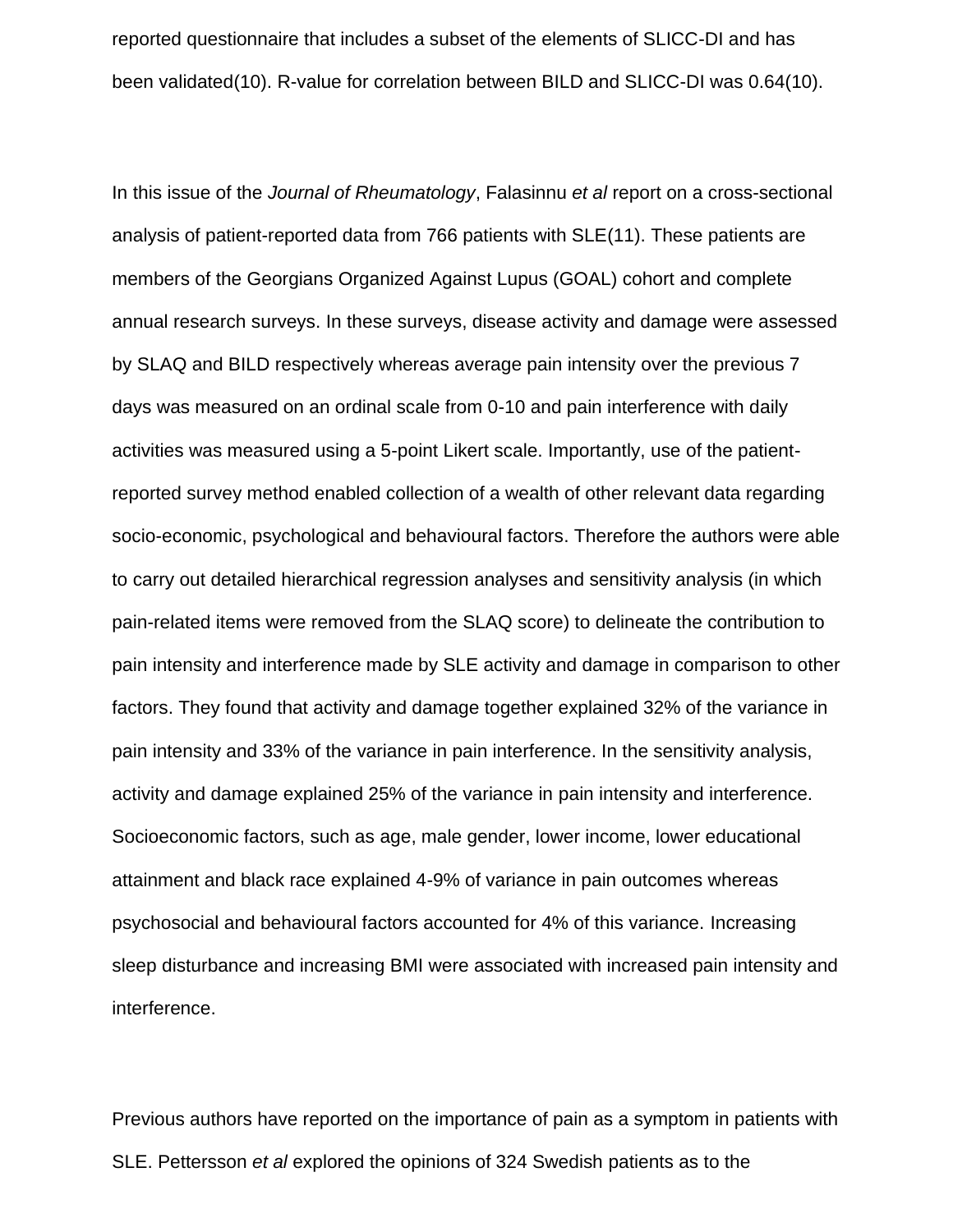symptoms that they found most distressing and reported that 50% identified pain as their most difficult symptom ever whereas 32% said that it was the most difficult current symptom(2). Waldheim and colleagues subdivided a group of 84 patients with SLE into 20 with high self-reported pain intensity and 64 with low intensity(12). The high pain group had higher fatigue, depression and anxiety and lower quality of life. They had only mild/moderate disease activity (though significantly higher activity than the low pain group).No previous group, however, has carried out a detailed analysis of the biological, social and psychological factors contributing to pain in SLE prior to the paper of Falasinnu *et al* in this issue.

Describing limitations of their work, the authors note that their study is cross-sectional and is therefore unable to comment on causality and that they did not collect data on fibromyalgia. It seems likely that fibromyalgia could have been the cause of pain in some of these subjects since it has an estimated prevalence in the USA of 6.4%(13) and 36.7% of 439 patients with SLE fulfilled classification criteria for fibromyalgia in a study by Wolfe *et al*(14). Since fibromyalgia can be diagnosed by questionnaire using the American College of Rheumatology 2010 criteria(15), it would have been possible to obtain this information using patient-reported surveys, but this would not have altered the main messages of the paper.

What messages can patients with SLE, and the health care professionals treating them take from this paper? Firstly, a significant proportion of pain in these patients is related to disease activity and damage. Since it is also known that persistent activity predisposes to subsequent damage(16), this implies that optimising treatment to minimise disease activity can play some role in reducing pain in patients with SLE. It is equally important, however, to recognise that a larger proportion of pain in patients with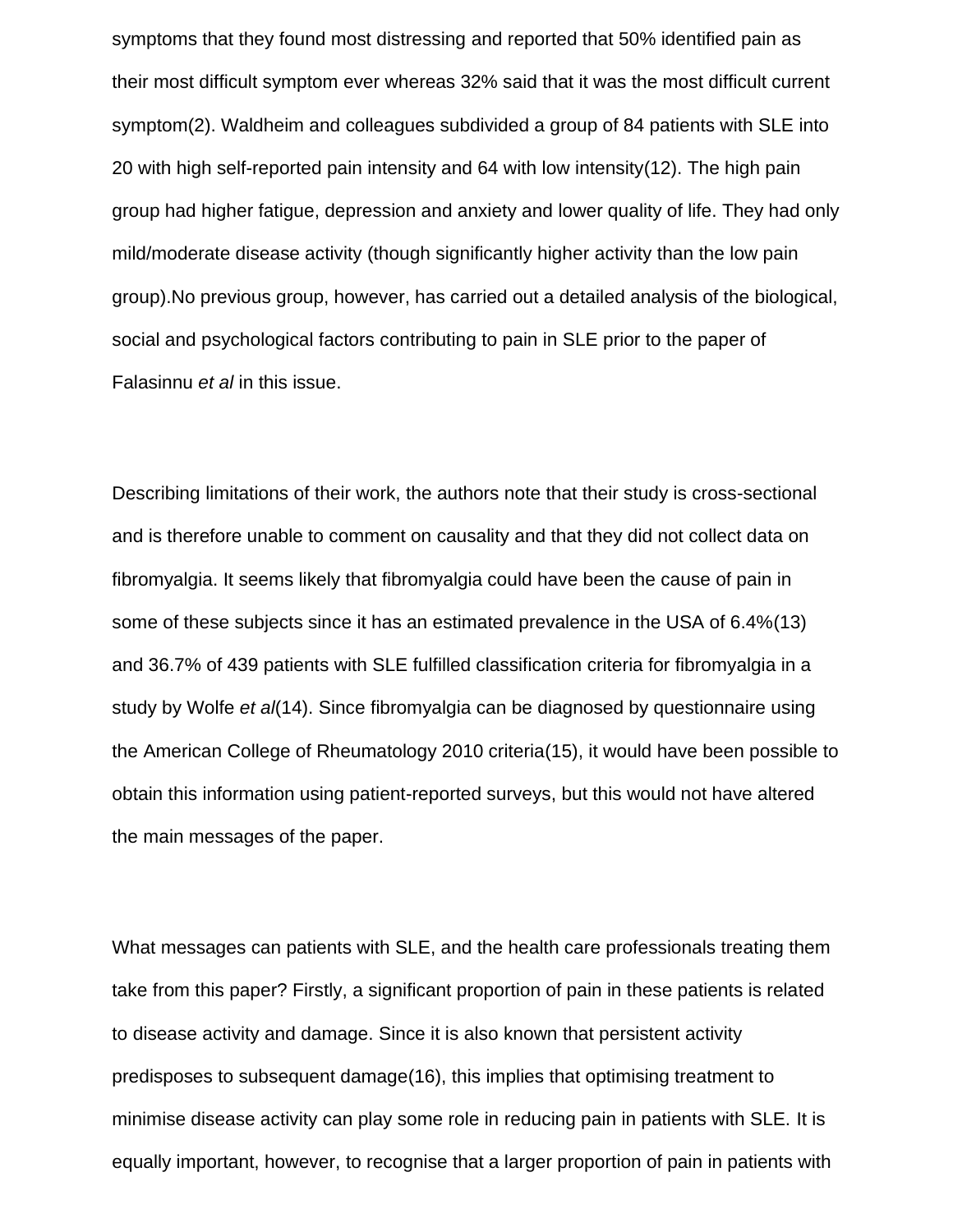SLE is not directly explicable by disease-associated factors. Rather, pain in these patients is multi-factorial and must be addressed by a variety of psychological, social and behavioural interventions. Based on their results, the authors comment particularly on obesity and sleep hygiene. They also note a potential role for non-pharmacological self-management programmes. Such programmes have the advantage of being safe and inexpensive and can be delivered to large numbers of people in the community, though it is often difficult to show statistically significant effects on pain intensity or interference(17).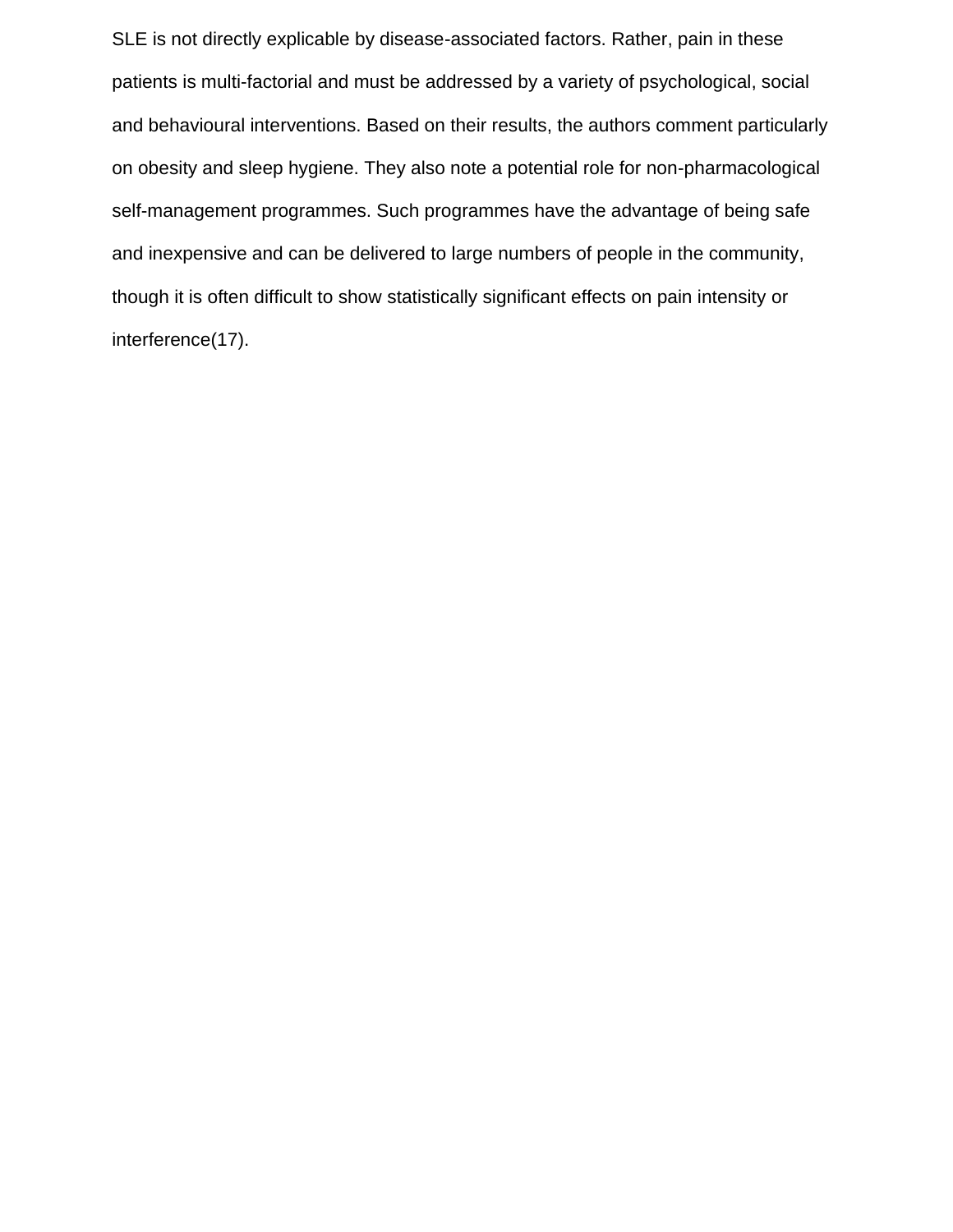## References

1. Rees F, Doherty M, Grainge M, Davenport G, Lanyon P, Zhang W. The incidence and prevalence of systemic lupus erythematosus in the UK, 1999-2012. Ann Rheum Dis. 2016;75(1):136-41.

2. Pettersson S, Lovgren M, Eriksson LE, Moberg C, Svenungsson E, Gunnarsson I, et al. An exploration of patient-reported symptoms in systemic lupus erythematosus and the relationship to health-related quality of life. Scandinavian journal of rheumatology. 2012;41(5):383-90.

3. Wolfe F, Ross K, Anderson J, Russell IJ, Hebert L. The prevalence and characteristics of fibromyalgia in the general population. Arthritis Rheum. 1995;38(1):19-28.

4. Bergman S, Herrstrom P, Hogstrom K, Petersson IF, Svensson B, Jacobsson LT. Chronic musculoskeletal pain, prevalence rates, and sociodemographic associations in a Swedish population study. J Rheumatol. 2001;28(6):1369-77.

5. Papageorgiou AC, Silman AJ, Macfarlane GJ. Chronic widespread pain in the population: a seven year follow up study. Ann Rheum Dis. 2002;61(12):1071-4.

6. McBeth J, Macfarlane GJ, Benjamin S, Silman AJ. Features of somatization predict the onset of chronic widespread pain: results of a large population-based study. Arthritis Rheum. 2001;44(4):940-6.

7. McBeth J, Macfarlane GJ, Hunt IM, Silman AJ. Risk factors for persistent chronic widespread pain: a community-based study. Rheumatology (Oxford). 2001;40(1):95-101.

8. Foster NE, Pincus T, Underwood MR, Vogel S, Breen A, Harding G. Understanding the process of care for musculoskeletal conditions--why a biomedical approach is inadequate. Rheumatology (Oxford). 2003;42(3):401-4.

9. Karlson EW, Daltroy LH, Rivest C, Ramsey-Goldman R, Wright EA, Partridge AJ, et al. Validation of a Systemic Lupus Activity Questionnaire (SLAQ) for population studies. Lupus. 2003;12(4):280-6.

10. Yazdany J, Trupin L, Gansky SA, Dall'era M, Yelin EH, Criswell LA, et al. Brief index of lupus damage: a patient-reported measure of damage in systemic lupus erythematosus. Arthritis care & research. 2011;63(8):1170-7.

11. Falasinnu T, Drenkard C, Bao G, Mackey S, Lim SS. The problem of pain in lupus: an explication of the role of biopsychosocial mechanisms. J Rheumatol. 2020.